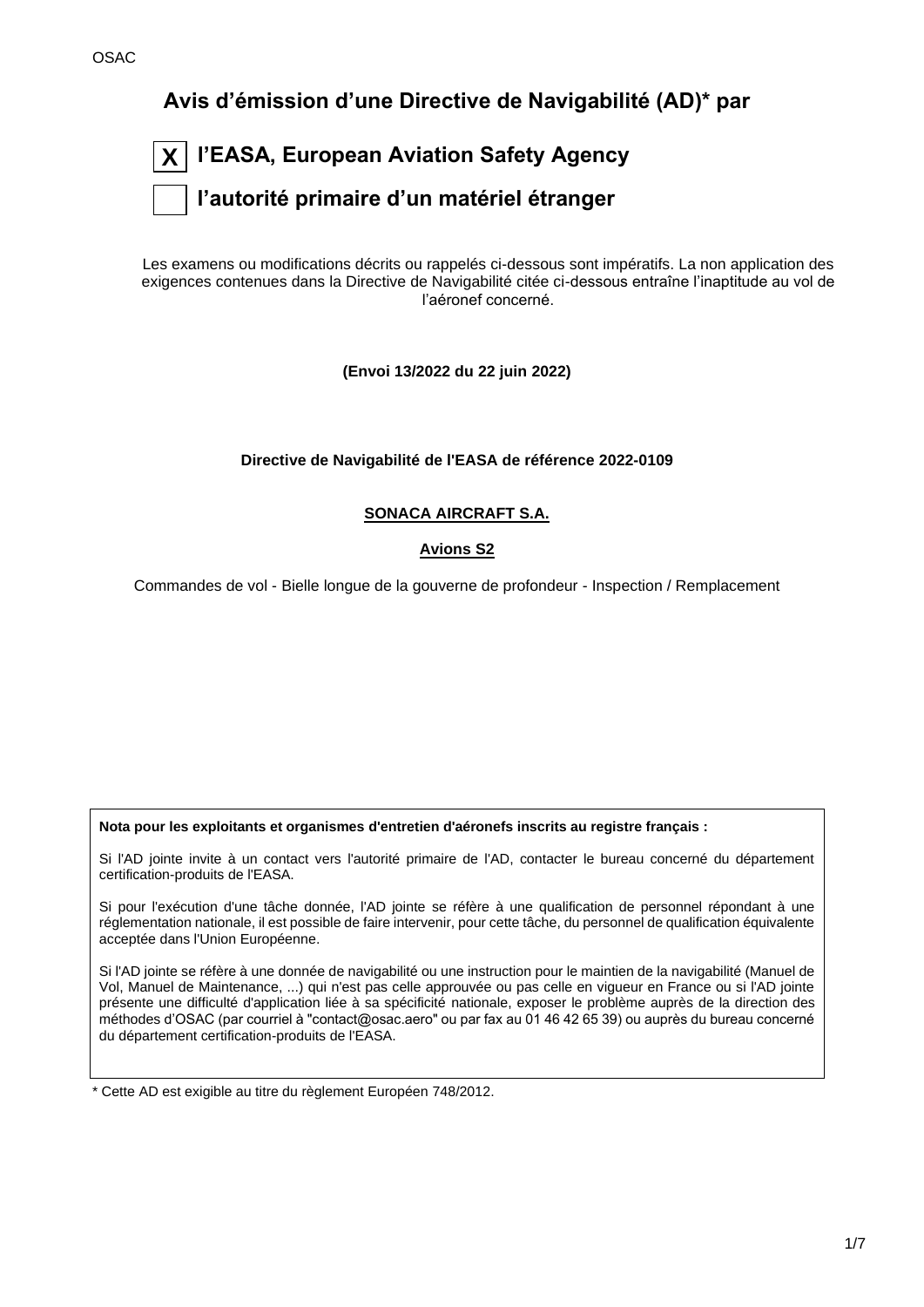

# **Airworthiness Directive**

**AD No.: 2022-0109 Issued: 15 June 2022**

Note: This Airworthiness Directive (AD) is issued by EASA, acting in accordance with Regulation (EU) 2018/1139 on behalf of the European Union, its Member States and of the European third countries that participate in the activities of EASA under Article 129 of that Regulation.

This AD is issued in accordance with Regulation (EU) 748/2012, Part 21.A.3B. In accordance with Regulation (EU) 1321/2014 Annex I Part M.A.301, or Annex Vb Part ML.A.301, as applicable, the continuing airworthiness of an aircraft shall be ensured by accomplishing any applicable ADs. Consequently, no person may operate an aircraft to which an AD applies, except in accordance with the requirements of that AD, unless otherwise specified by the Agency [Regulation (EU) 1321/2014 Annex I Part M.A.303, or Annex Vb Part ML.A.303, as applicable] or agreed with the Authority of the State of Registry [Regulation (EU) 2018/1139, Article 71 exemption].

# **Design Approval Holder's Name:** SONACA AIRCRAFT S.A.

**Type/Model designation(s):** S2 aeroplanes

Effective Date: 29 June 2022 TCDS Number(s): EASA.A.626 Foreign AD: Not applicable

Supersedure: None

# **ATA 27 – Flight Controls – Elevator Long Pushrod – Inspection / Replacement**

**Manufacturer(s):** Sonaca Aircraft S.A.

**Applicability:**

Sonaca S200 and S201 aeroplanes, all manufacturer serial numbers.

# **Definitions:**

For the purpose of this AD, the following definitions apply:

**The SB**: Sonaca Aircraft Service Bulletin (SB) SB-SONAIR-S2-025 Revision B.

**Affected part**: Elevator long pushrods (ELP), except those that have been determined to be conforming, by inspection in accordance with the instructions of the SB.

**Serviceable part**: An ELP for which the connections of the pushrod ends (both forward and aft) onto the pushrod tube are determined to be conforming, i.e. correct with regard to the positioning of the (4) drilled holes and rivets connecting each part, and free of damage, by inspection in accordance with the instructions of the SB; or a new ELP (not previously installed) delivered after 01 January 2022.

**Groups:** Group 1 aeroplanes are those that have an affected part installed.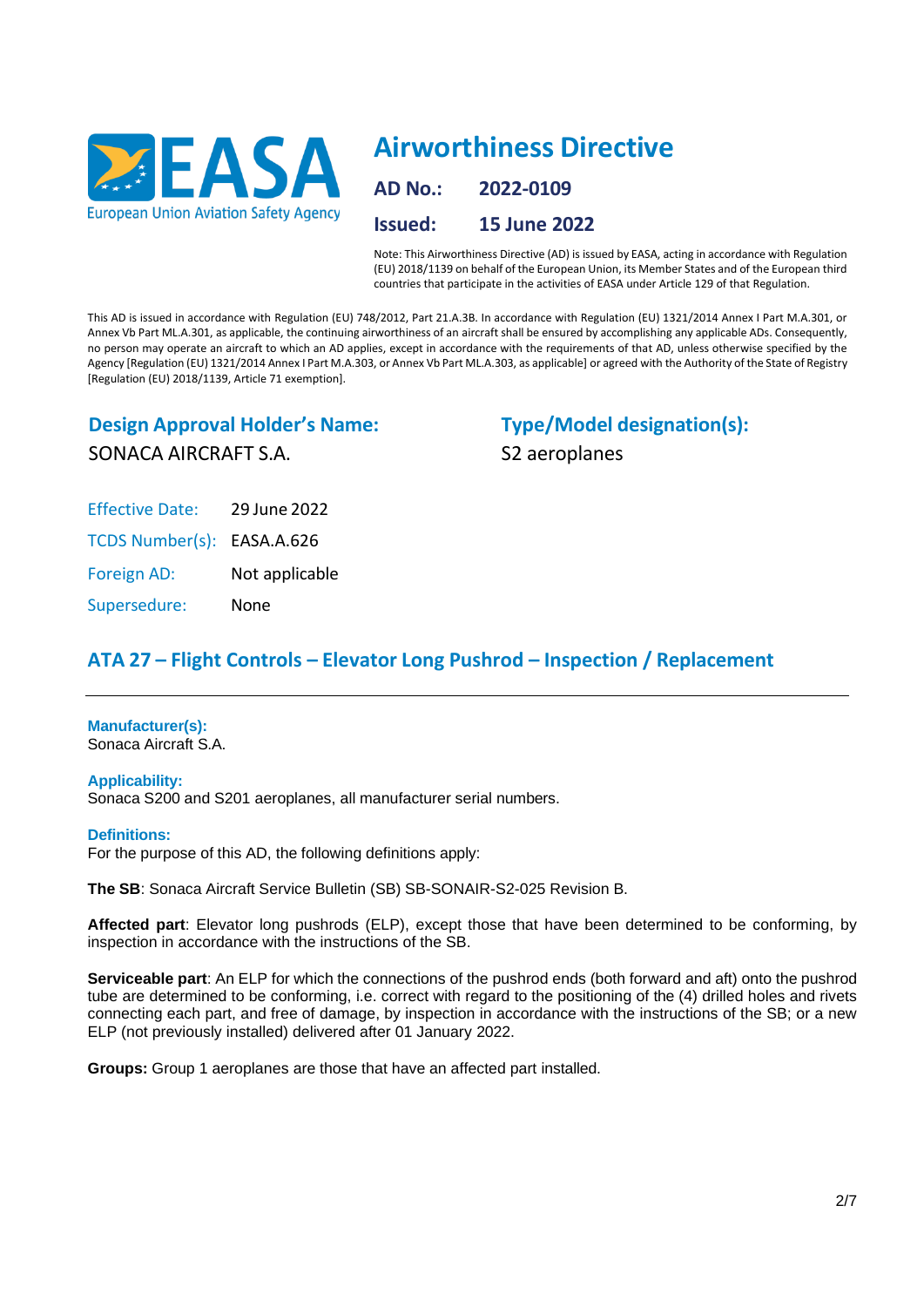Group 2 aeroplanes are those that have a serviceable part, as defined in this AD, installed.

# **Reason:**

A production deviation has been determined in the assembly of ELPs, as part of the aircraft flight controls. The assembly/connection of the forward pushrod end and/or of the aft pushrod end onto the pushrod tube could therefore be discrepant, due to incorrect positioning of the (4) drilled holes and rivets connecting these parts. Consequently, some aeroplanes could be equipped with a non- conforming ELP.

This condition, if not detected and corrected, could lead to long-term damage of the connection between the pushrod tube and one or both pushrod end(s), due to fatigue in the riveted joints, and subsequent damage or rupture of the ELP and consequent reduced integrity of the flight control system, possibly resulting in loss of control of the aeroplane.

To address this potential unsafe condition, Sonaca Aircraft published the SB, providing instructions to inspect the ELP, especially the connections between (both) the pushrod ends and the pushrod tube, and for the replacement of affected parts.

For the reasons described above, this AD requires a one-time inspection of the installed ELP for conformity and possible damage of the connections of both forward and aft pushrod ends onto the pushrod tube, repetitive inspections of the affected part and, depending on findings, replacement. This AD also prohibits (re)installation of an affected part and requires replacement of installed affected parts with a serviceable part, which is terminating action for the repetitive inspections as required by this AD.

#### **Required Action(s) and Compliance Time(s):**

Required as indicated, unless accomplished previously:

# **Inspection(s)**:

(1) For Group 1 and Group 2 aeroplanes: Within the compliance time specified in Table 1 of this AD, as applicable, inspect the ELP to determine whether it is an affected part, by checking the conformity (correct positioning of the 4 holes and rivets) and the status of the connections of both forward and aft pushrod ends onto the pushrod tube, in accordance with the instructions of the SB.

| <b>Aeroplane Flight Hours (FH)</b> | <b>Compliance Time</b>                            |
|------------------------------------|---------------------------------------------------|
| More than 300 FH                   | Within 50 FH after the effective date of this AD  |
| 300 FH or less                     | Within 100 FH after the effective date of this AD |

Table 1 – Initial ELP Inspection (see Note 1 of this AD)

Note 1: Unless indicated otherwise, the FH specified in Table 1 of this AD are those accumulated by the aeroplane since first flight.

(2) For Group 1 aeroplanes: Before next flight after the inspection as required by paragraph (1) of this AD, and, thereafter, at intervals not to exceed 25 FH, provided the affected part does not exceed the criteria specified in points 4 and 5 of section 4.2 of the SB, inspect the affected part in accordance with the instructions of the SB.

# **Corrective Action(s)**:

(3) For Group 1 aeroplanes: If, during any inspection as required by paragraph (2) of this AD, the affected part exceeds the criteria specified in points 4 and 5 of section 4.2 of the SB, before next flight, replace the affected part with a serviceable part in accordance with the instructions of the SB.

#### **Replacement**:

(4) For Group 1 aeroplanes: Within 12 months after the effective date of this AD, replace the affected part with a serviceable part in accordance with the instructions of the SB, unless already accomplished as required by paragraph (3) of this AD.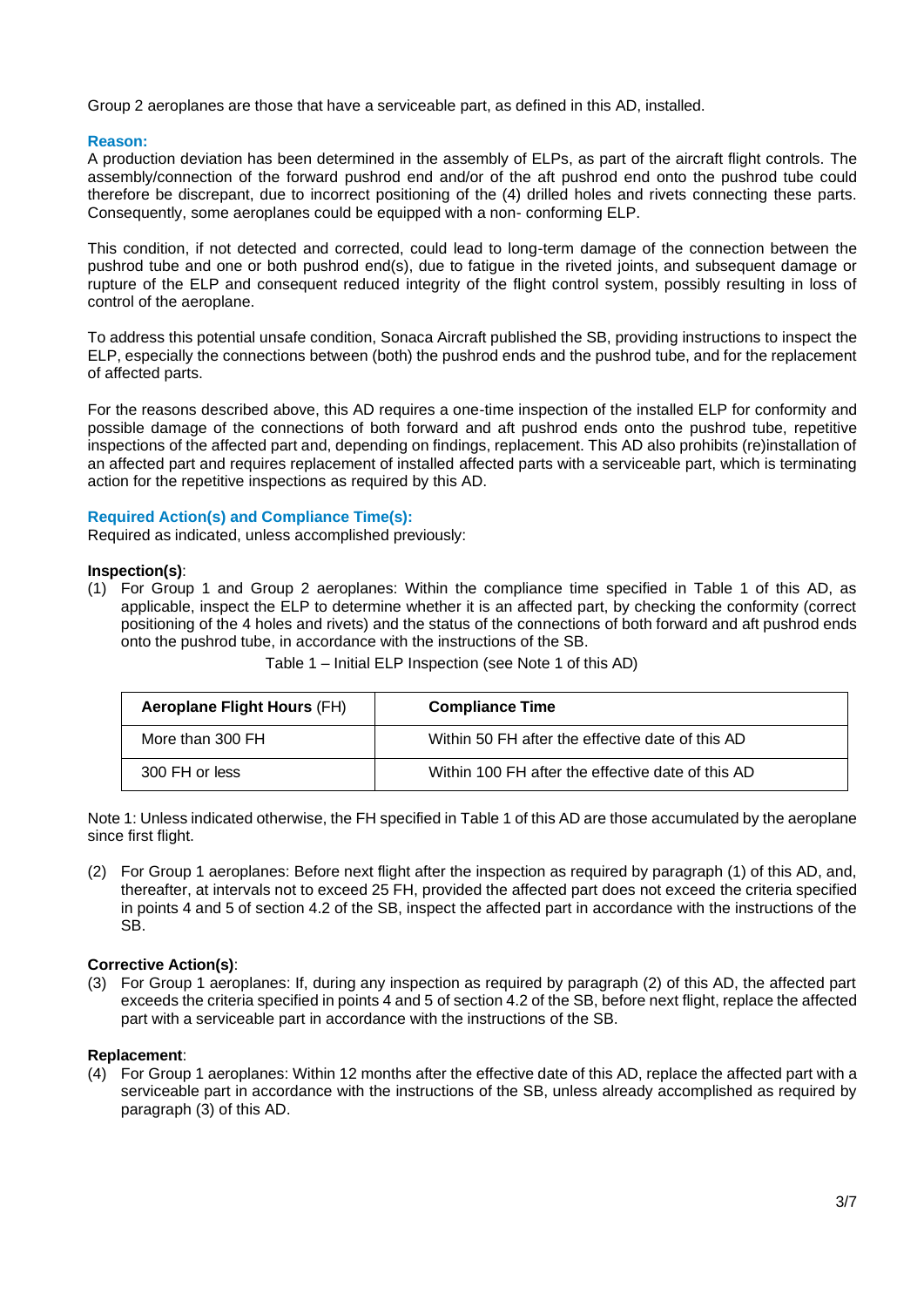# **Reporting:**

- (5) Within 30 days after the inspection as required by paragraph (1) of this AD report the results, including no findings, to Sonaca Aircraft.
- (6) For Group 1 aeroplanes: Within 30 days after each replacement of an affected part with a serviceable part, as required by paragraph (3) or (4) of this AD, report that replacement to Sonaca Aircraft.

# **Part Installation**:

- (7) Do not install an affected part on any aeroplane, as required by paragraph (7.1) or (7.2) of this AD, as applicable.
	- (7.1) For Group 1 aeroplanes: After the replacement as required by paragraph (3) or (4) of this AD.
	- (7.2) For Group 2 aeroplanes: From the effective date of this AD.

# **Terminating Action**:

(8) For Group 1 aeroplanes: Replacement of the affected part on an aeroplane as required by paragraph (3) or (4) of this AD, as applicable, constitutes terminating action for the repetitive inspections as required by paragraph (2) of this AD for that aeroplane.

# **Ref. Publications:**

Sonaca Aircraft SB SB-SONAIR-S2-025 Revision B dated 11 May 2022.

The use of later approved revisions of the above-mentioned document is acceptable for compliance with the requirements of this AD.

# **Remarks:**

- 1. If requested and appropriately substantiated, EASA can approve Alternative Methods of Compliance for this AD.
- 2. This AD was posted on 16 May 2022 as PAD 22-057 for consultation until 13 June 2022. The Comment Response Document can be found in the EASA Safety [Publications](http://ad.easa.europa.eu/) Tool, in the compressed (zipped) file attached to the record for this AD.
- 3. Enquiries regarding this AD should be referred to the EASA Safety Information Section, Certification Directorate. E-mail: [ADs@easa.europa.eu.](mailto:ADs@easa.europa.eu)
- 4. Information about any failures, malfunctions, defects or other occurrences, which may be similar to the unsafe condition addressed by this AD, and which may occur, or have occurred on a product, part or appliance not affected by this AD, can be reported to the [EU aviation safety](https://e2.aviationreporting.eu/reporting) [reporting system.](https://e2.aviationreporting.eu/reporting) This may include reporting on the same or similar components, other than those covered by the design to which this AD applies, if the same unsafe condition can exist or may develop on an aircraft with those components installed. Such components may be installed under an FAA Parts Manufacturer Approval (PMA), Supplemental Type Certificate (STC) or other modification.
- 5. For any question concerning the technical content of the requirements in this AD, please contact: Sonaca Aircraft S.A., E-mail: [occurences@sonaca-aircraft.com](mailto:occurences@sonaca-aircraft.com) or Telephone: +32 81 90 00 01.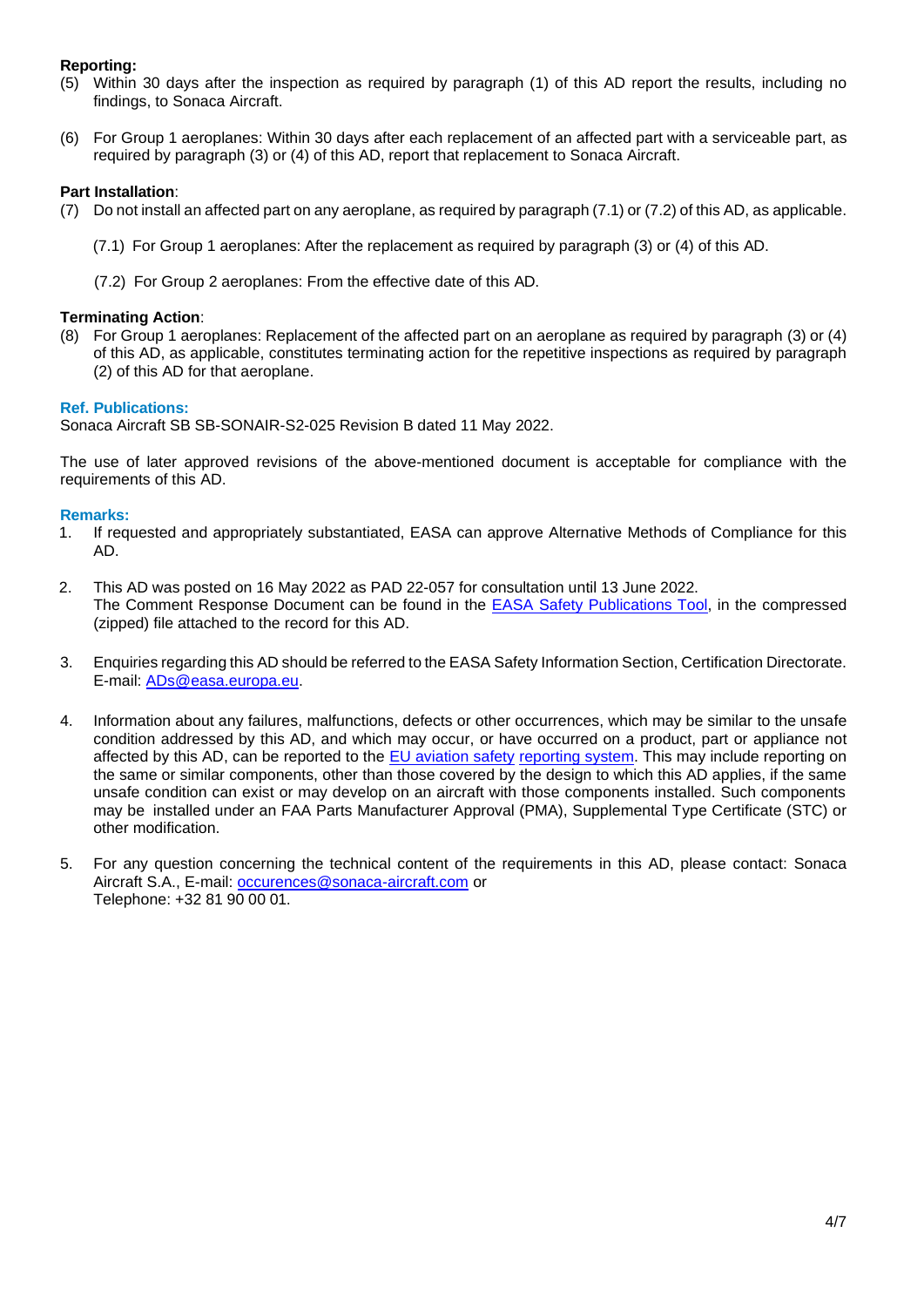# **TRADUCTION DE COURTOISIE**

# **de la DIRECTIVE de NAVIGABILITE de l'EASA de référence 2022-0109**

# **SONACA AIRCRAFT S.A.**

# **Avions S2**

# **DATE D'ENTREE EN VIGUEUR :**

29 juin 2022

# **CONSTRUCTEUR(S) :**

Sonaca Aircraft S.A. (Sonaca)

# **APPLICABILITE :**

Avions S200 et S201, tous numéros de série du constructeur.

# **DEFINITIONS :**

Dans le cadre de la présente CN, les définitions suivantes s'appliquent :

**Le SB :** Sonaca Aircraft Bulletin de Service (SB) SB-SONAIR-S2-025 Révision B.

**Pièce concernée** : Les bielles de poussoir longues de gouverne de profondeur (ELP), à l'exception de celles qui ont été jugées conformes, par une inspection conforme aux instructions du SB.

**Pièce en bon état de fonctionnement :** Une ELP pour laquelle les connexions des extrémités de la bielle de poussée (à l'avant et à l'arrière) sur le tube de la bielle de poussée sont jugées conformes, c'est-à-dire correctes en ce qui concerne le positionnement des (4) trous percés et des rivets reliant chaque partie, et exemptes de dommages, par une inspection conforme aux instructions du SB ; ou une ELP neuve (non installée précédemment) livrée après le 01 janvier 2022.

**Groupes :** Les avions du groupe 1 sont ceux sur lesquels une pièce concernée a été installée. Les avions du groupe 2 sont ceux sur lesquels est installée une pièce en bon état de fonctionnement, telle que définie dans cette CN.

# **RAISON :**

Un écart de production a été déterminé dans l'assemblage des ELPs, en tant que partie des commandes de vol de l'avion. Le montage/connexion de l'extrémité de la bielle avant et/ou de l'extrémité de la bielle arrière sur le tube de la bielle peut donc être différent, en raison du positionnement incorrect des (4) trous percés et des rivets reliant ces pièces. Par conséquent, certains avions pourraient être équipés d'une ELP non conforme.

Cette condition, si non détectée et corrigée, pourrait entraîner un endommagement à long terme de la connexion entre le tube de la bielle et l'une ou les deux extrémités de la bielle, en raison de la fatigue des joints rivetés, et un endommagement ou une rupture subséquente de l'ELP et une réduction de l'intégrité du système de commandes de vol, pouvant entraîner une perte de contrôle de l'avion.

Pour remédier à cette condition potentiellement dangereuse, Sonaca Aircraft a publié le SB, fournissant des instructions pour inspecter l'ELP, en particulier les connexions aux (deux) extrémités de la bielle et le tube de la bielle, et pour le remplacement des pièces concernées.

Pour les raisons décrites ci-dessus, cette CN exige une inspection unique de l'ELP installé pour vérifier la conformité et l'endommagement éventuel des raccords des extrémités avant et arrière des bielles sur le tube de la bielle, des inspections répétées de la pièce concernée et, selon les résultats, son remplacement. Cette CN interdit également la (ré)installation d'une pièce concernée et exige le remplacement des pièces concernées installées par une pièce en bon état de fonctionnement, ce qui constitue une mesure de cessation des inspections répétitives requises par cette CN.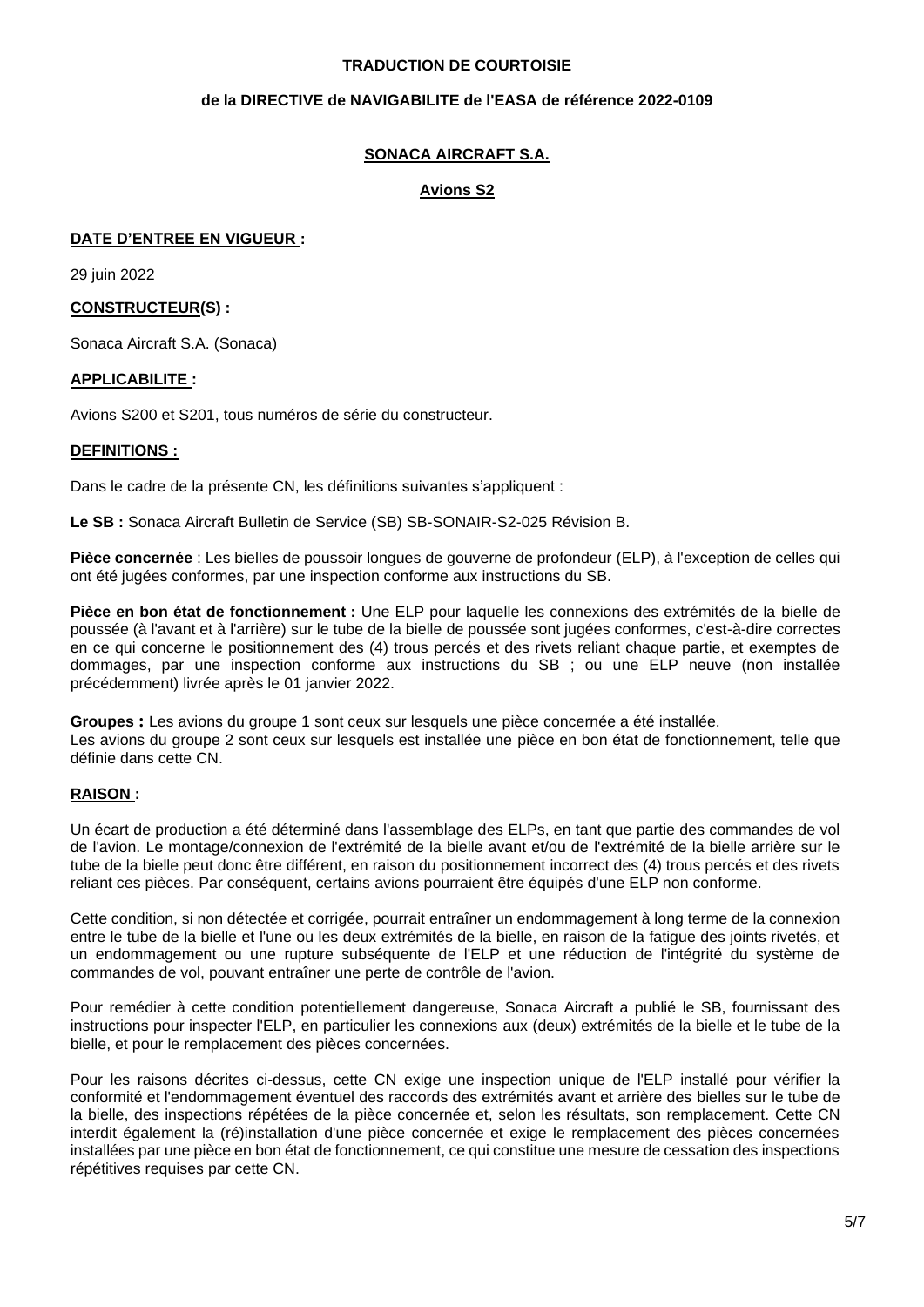# **ACTIONS ET DELAIS D'APPLICATION :**

Sauf si déjà accomplies, les actions suivantes sont rendues impératives :

# **Inspection(s) :**

(1) Pour les avions du groupe 1 et du groupe 2 : Dans le délai de conformité spécifié dans le tableau 1 de cette CN, selon le cas, inspecter l'ELP pour déterminer s'il s'agit d'une pièce concernée, en vérifiant la conformité (positionnement correct des 4 trous et des rivets) et l'état des connexions des deux extrémités de la bielle avant et arrière sur le tube de la bielle, conformément aux instructions du SB.

| Heures de vol avion (FH) | Délais de mise en conformité                                             |  |
|--------------------------|--------------------------------------------------------------------------|--|
| Plus de 300 FH           | Dans un délai de 50 FH après la date d'entrée en<br>vigueur de cette CN  |  |
| 300 FH ou moins          | Dans un délai de 100 FH après la date d'entrée en<br>vigueur de cette CN |  |

| Tableau 1 - Inspection initiale de l'ELP (voir note 1 de cette CN) |  |  |
|--------------------------------------------------------------------|--|--|
|--------------------------------------------------------------------|--|--|

Note 1 : Sauf indication contraire, les FH spécifiés dans le tableau 1 de cette CN sont celles accumulées par l'avion depuis le premier vol.

(2) Pour les avions du groupe 1 : Avant le prochain vol après l'inspection requise par le paragraphe (1) de cette CN, et, par la suite, à des intervalles ne dépassant pas 25 FH, à condition que la pièce concernée ne dépasse pas les critères spécifiés aux points 4 et 5 de la section 4.2 du SB, inspecter la pièce concernée conformément aux instructions du SB.

# **Action(s) Corrective(s) :**

(3) Pour les avions du groupe 1 : Si, au cours d'une inspection exigée par le paragraphe (2) de cette CN, la pièce concernée dépasse les critères spécifiés aux points 4 et 5 de la section 4.2 du SB, avant le prochain vol, remplacer la pièce concernée par une pièce en bon état de fonctionnement conformément aux instructions du SB.

# **Remplacement :**

(4) Pour les avions du groupe 1 : Dans les 12 mois suivant la date d'entrée en vigueur de cette CN, remplacer la pièce concernée par une pièce en bon état de fonctionnement conformément aux instructions du SB, à moins que cela ne soit déjà fait conformément au paragraphe (3) de cette CN.

#### **Rapport :**

- (5) Dans les 30 jours suivant l'inspection requise par le paragraphe (1) de cette CN, rapporter les résultats, y compris l'absence de constatation, à Sonaca Aircraft.
- (6) Pour les avions du groupe 1 : Dans les 30 jours suivant chaque remplacement d'une pièce concernée par une pièce en bon état de fonctionnement, conformément au paragraphe (3) ou (4) de cette CN, signaler ce remplacement à Sonaca Aircraft.

#### **Installation des pièces :**

- (7) Ne pas installer une pièce concernée sur un avion, comme l'exige le paragraphe (7.1) ou (7.2) de cette CN, selon le cas.
	- (7.1) Pour les avions du groupe 1 : Après le remplacement tel que requis par le paragraphe (3) ou (4) de cette CN.
	- (7.2) Pour les avions du groupe 2 : A partir de la date d'entrée en vigueur de cette CN.

# **Action Terminale :**

(8) Pour les avions du groupe 1 : Le remplacement de la pièce concernée sur un avion, tel qu'exigé par le paragraphe (3) ou (4) de cette CN, selon le cas, constitue une action de clôture pour les inspections répétitives exigées par le paragraphe (2) de cette CN pour cet avion.